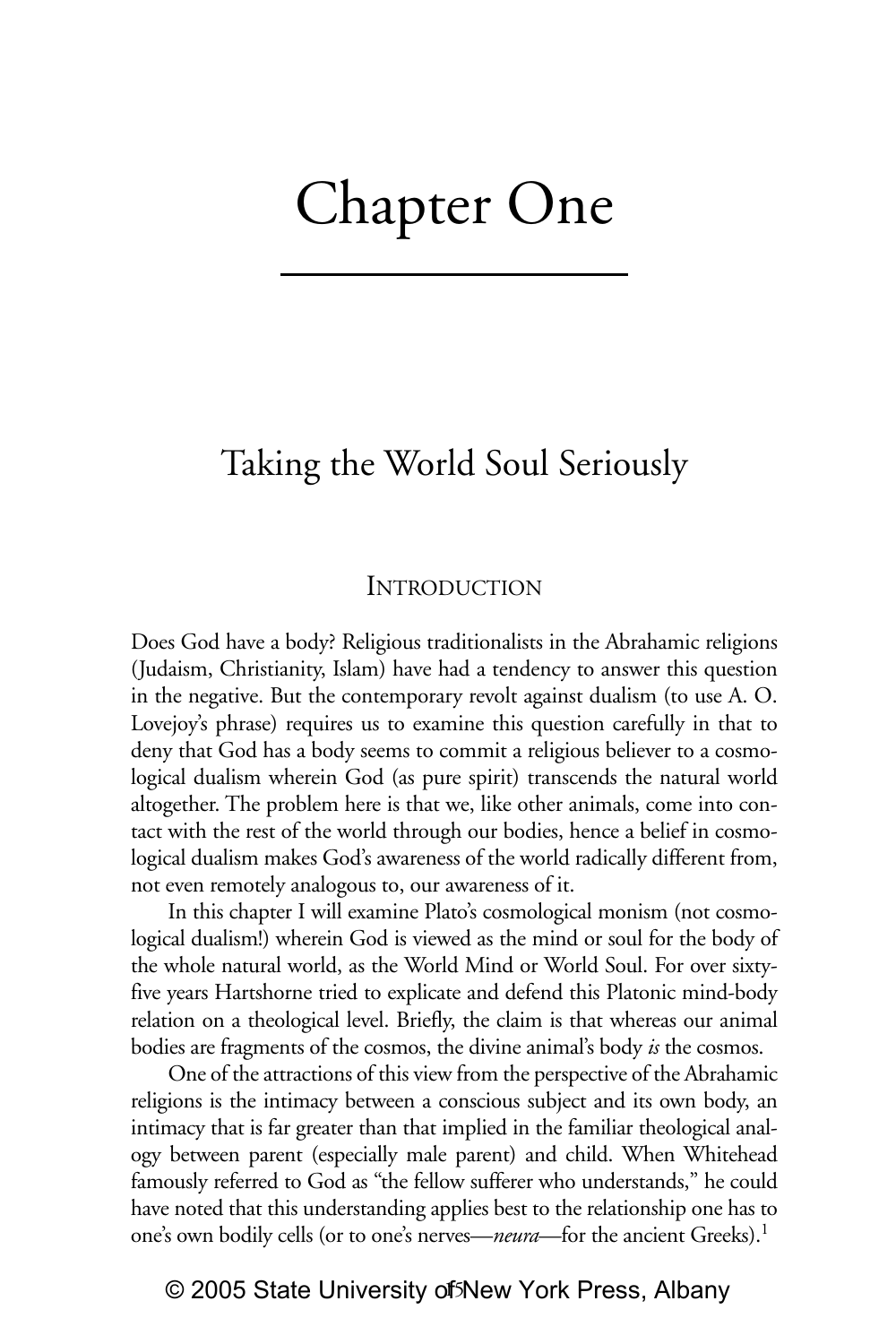In addition to the intimacy of the World Soul with respect to the body of the world, wherein God is closer than breathing and nearer than hands or feet, there is the ease with which one can account for the ubiquity of deity, a ubiquity that is quite a puzzle in any sort of cosmological dualism. On the World Soul doctrine, although there is no external environment for God, there is an internal one where it is possible for God to really care for, or sympathize with, the creatures.<sup>2</sup>

### PROBLEMS WITH MOHR'S ANALYSIS

Richard Mohr, one of the most recent in-depth commentators on Plato's cosmology, is probably not alone in his claim that Plato's World Soul is the oddest of many odd components in Plato's cosmology in that it is highly counterintuitive. Most of the world, according to Mohr, "just does not feel like an animal. Most of it is clearly inert."3 But *is* this clear, as Mohr alleges? Further, according to Mohr, the World Soul is either redundant (if the World Soul is merely one more autokinetic soul, then it has no special function in Plato's cosmology) or useless (if the World Soul crafts external objects, then it becomes indistinguishable from the Demiurge).

Mohr realizes that the World Soul is an important doctrine for Plato, as is evidenced by the fact that it appears in four (actually five, including *Epinomis*) of the later dialogues (*Statesman*, *Philebus*, *Timaeus*, *Laws*).4 But if the body of the whole universe is alive and possesses a single World Soul it is an "odd-sounding creature" in need of contemporary explication. The purpose of this chapter is to offer such an explication, to make the World Soul not only an intelligible concept but also to *defend* belief in the World Soul such that one need not exhibit Mohrlike reticence in taking Plato's World Soul seriously.

In this explication and defense I will rely on two thinkers who offer different modes of appreciating the World Soul: Hartshorne (who explicitly defends belief in the World Soul through a reliance on various principles fundamental to his process or neoclassical philosophy of religion) and Friedrich Solmsen (who places the World Soul within the context of Plato's philosophy of religion, in particular, and within Plato's entire philosophy).

Although I am not familiar with any contemporary analytic philosophers who can be used to defend belief in the World Soul, it should be noted that Richard Swinburne has defended a much stronger notion of divine embodiment than most theists who are analytic philosophers and that he somewhat bridges the gap between a supernatural God and the divine, cosmic animal.<sup>5</sup>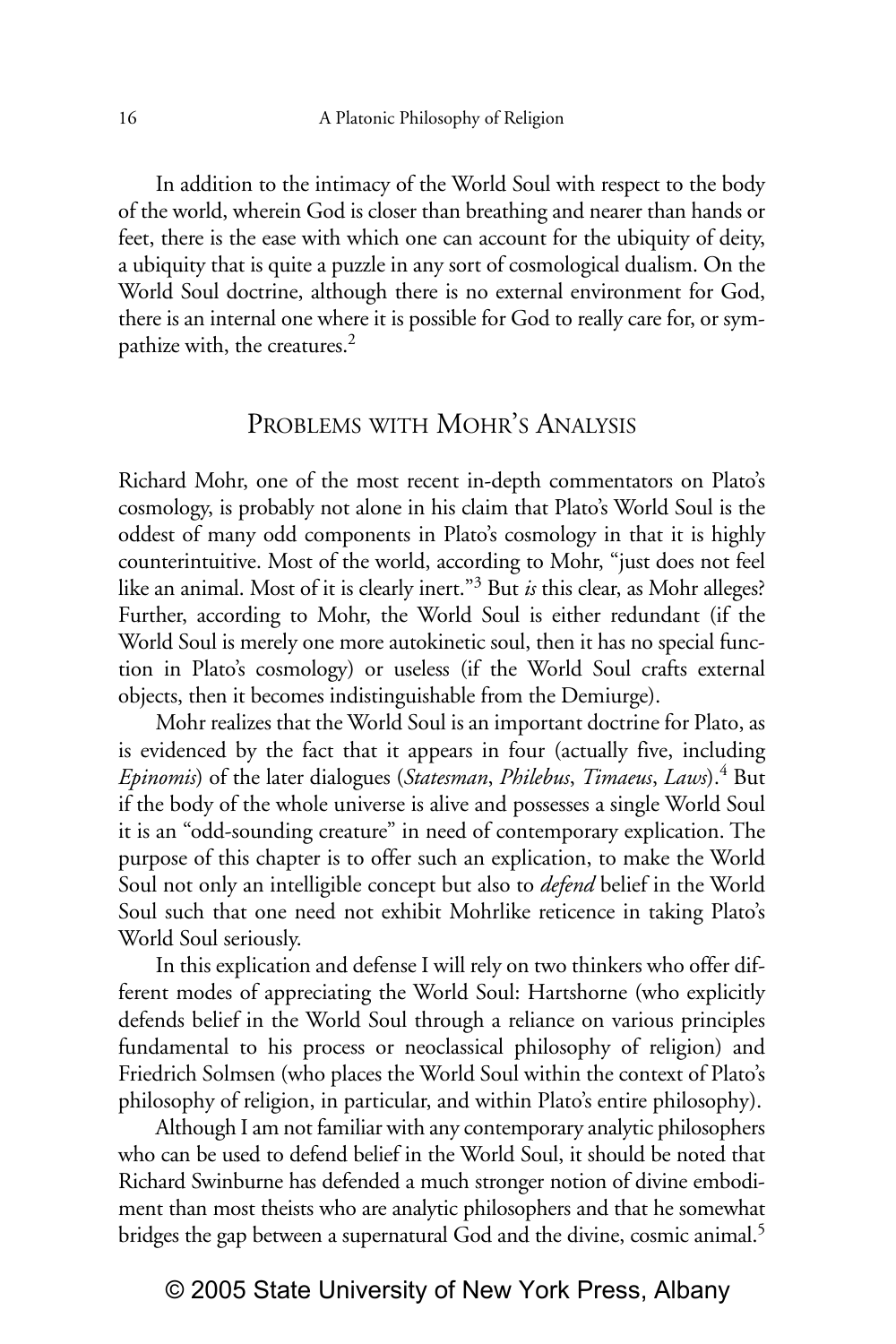My hope is that the approaches mentioned above by Hartshorne and Solmsen will, like the strands in a Peircian cable, mutually reinforce each other in the explication and defense of the World Soul. Before moving to these two thinkers, however, it will be helpful to make clear why there is a need to consult them in order to understand and appreciate the importance of the World Soul.

Mohr's response to the supposed oddness of the World Soul consists in an attenuated version of the concept whereby the World Soul is disassociated from the autokinesis of soul found in the *Phaedrus* and *Laws* X and from any cosmological function other than the mere maintainance of an already established order.

Mohr notes that in the *Statesman* (269C–D) the universe is described by the Eleatic Stranger (and presumably by Plato) as a living creature (*zoon*) endowed with reason (*phronesin*). But he is premature in divorcing the World Soul from self-motion. When the Stranger says that we must not claim that the universe moves itself, he seems to be denying that it could go anywhere in that the World Soul animates the whole body of the world; there is no place for it to go. Later in the same speech (270A), however, the Stranger makes it clear that when the Demiurge withdraws from the world the soul of the world must move by its own innate force. That is, the World Soul must take control of the affairs of the universe when God (Cronus or the Demiurge) "withdraws" (274A), a comparison that I will later emphasize. Because there is no denial of autokinesis to the World Soul, the definition of soul as self-motion in the *Phaedrus* and *Laws* X would seem to apply to the World Soul as well as to the human soul.

The comparison between a human being and the World Soul is *noticed* by Mohr in his treatment of the World Soul in the *Philebus* (30A–B), but it is not used, as it is in Hartshorne, to make intelligible to modern readers why Plato believes in the World Soul, why Plato sees the World Soul as a cause, and why the besouled (*empsychon*) body of the world is fairer (*kalliona*) than our bodies.

Despite numerous clues in the *Timaeus* as to how to ameliorate the oddness of the World Soul, Mohr concentrates on the "parallel structures and synchronized motions" between the World Soul and the world body. That is, he does not seem to see them as integrally connected in such a way that the World Soul animates the body of the world. Timaeus (and presumably Plato) makes it clear (30A) that God desired that all things should be good, to the extent that this is possible (*bouletheis gar ho theos agatha men panta, phlauron de meden einai kata dynamin*), by intelligently creating order out of disorder (*eis taxin auto egagen ek tes ataxias*). But divine intelligence, it is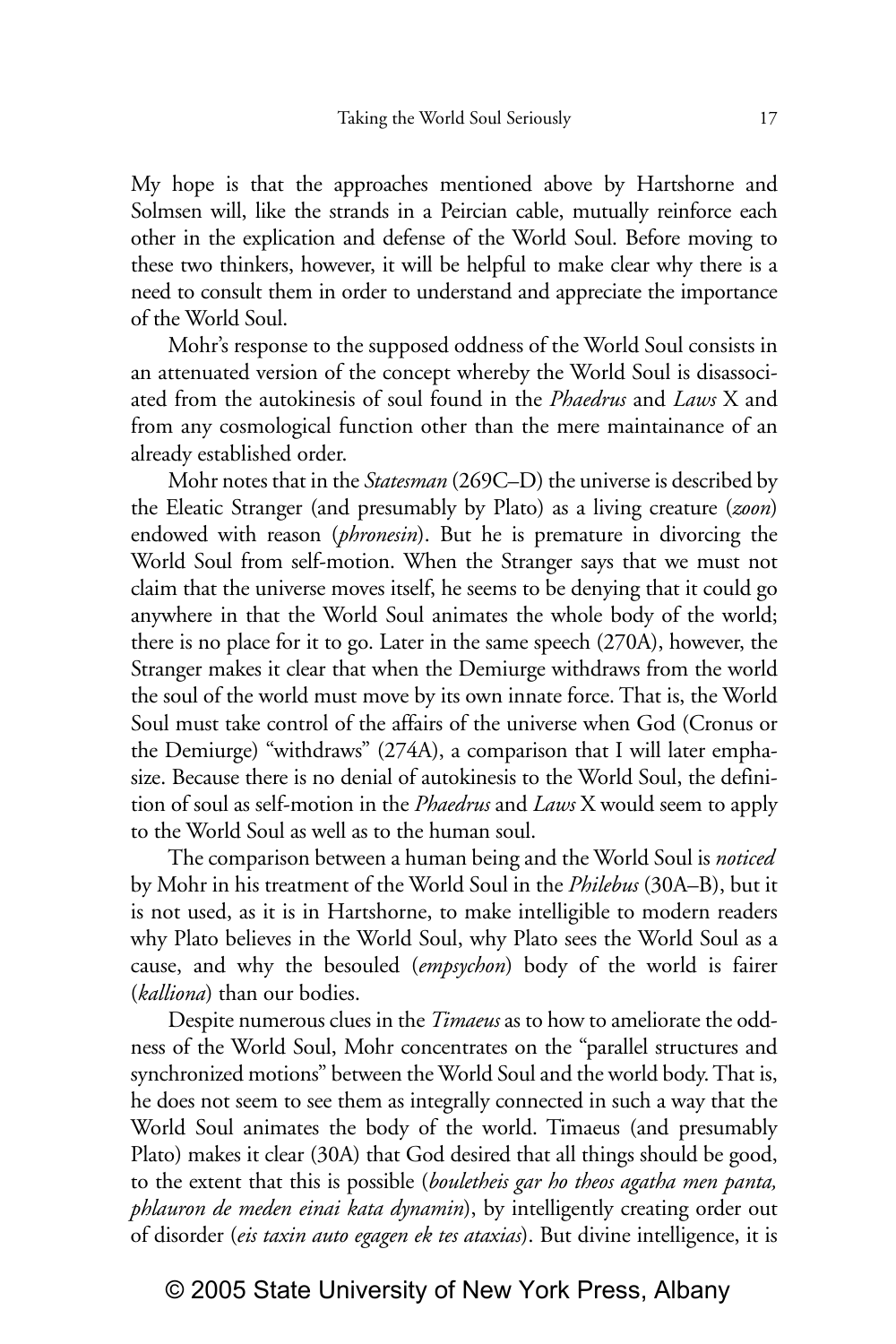equally clear (30B), *presupposes* soul. Mohr does not emphasize this. In fact, the world "came into being" when God put intelligence into the soul of the bodily world—a living creature (*ton kosmon zoon empsychon ennoun te te aletheia dia ten tou theou genesthai pronoian*).

The world is made in the likeness of an animal (*zoon*), or better, the individual animals in the world are parts of the whole animal. That is, the World Soul is the original animal (30C). The need for the World Soul becomes apparent when Plato comes to the realization that there is only one world (31A), literally a uni-verse. If there were two worlds there would be a need for a more comprehensive being to include both. The fact that the World Soul is called the "solitary, perfect" animal (*monosin homoion e to pantelei zooi*) is an invitation, refused by Mohr, to think through what Hartshorne has called the "logic of perfection."

Because divine intelligence presupposes the World Soul (30B), and because divine intelligence is either eternal (outside of time altogether) or everlasting (existing throughout all of time), it should not surprise us that the world is not liable to old age or disease (33A) in that it must be eternal (or better, everlasting), too. Further (33C), there is no need to push the animal body comparison so far as to claim that the world has eyes because there is nothing outside of itself to be seen; nor is there any need for ears to hear any being external to it; lungs are not needed to take in air from without in that there is no "without" to the all-inclusive organism; and a digestive system is not needed if there is no external source of nourishment that must be tapped in order for the World Soul to survive. The excellence of the World Soul/world body complex consists largely, but not exclusively, as we will see, in its self-sufficiency (33D—*autarkes*). The absence of external enemies eliminates the need for hands for defense (34A), and as we have seen, there is no possibility for the world to move to another place because it is its own place. There may well be other sorts of motion, however, contra Mohr, of which the World Soul is capable.

At 34B three significant points are made that militate against Mohr's truncated version of the World Soul: (a) The World Soul is diffused throughout the body of the world (*psychen de eis meson autou theis dia pantos te eteinen kai eti exothen to soma aute periekalypsen*) and hence does not have a mere parallel or epiphenomenal structure with relation to the body of the world, as Mohr alleges. (b) The World Soul is not to be divorced from God in that it is itself "generated" by the Demiurge as a blessed God (*dia panta de tauta eudaimona theon auton egennesato*). In order to understand the World Soul, one must therefore explain how the Demiurge and the World Soul are both divine, which Hartshorne tries to do. And (c), Timaeus makes it clear that the soul was not made after the body. In fact, because the universe is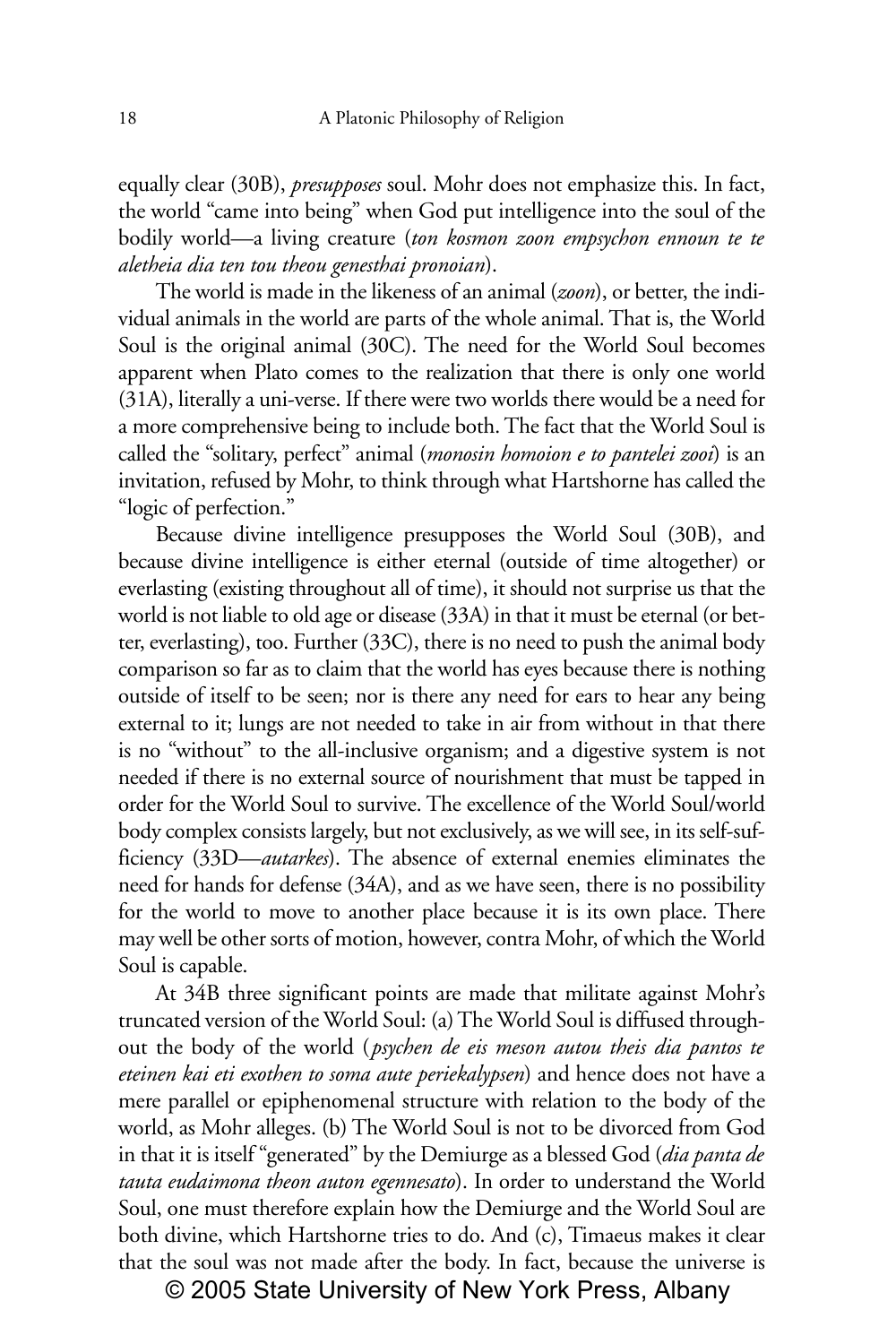eternal or everlasting (37D), and because the body of the world cannot antedate the World Soul, the World Soul must also be eternal or everlasting such that the independence of the Demiurge from the World Soul cannot be literally construed as temporal priority. (Also see 34B–37A, 92C.)

Further, I am not sure what Mohr means when he criticizes various commentators on the *Timaeus* (Cornford, Cherniss, Archer-Hind, Herter, and Rosen) by saying that they offer "(unneeded) charitable attempts to dismiss Plato's thought from Christian thought and more generally as attempts to reduce the number of unfashionable theological commitments in Plato's cosmology." Is Mohr agreeing with Plato's theological commitments or disagreeing with them? Or more likely, is Mohr saying that we should not even try to link up Plato's view of God with contemporary philosophical theology?<sup>6</sup>

Mohr does not treat Plato's use of the World Soul in the *Laws*, perhaps because of his belief that the World Soul does not possess self-motion, and *Laws* X is the prime text where self-motion is treated. The Athenian (presumably Plato) makes it clear that self-movement is the *definition* of soul (896A—*ten dynamenen auten hauten kinean kinesin*), which implies that *all* soul possesses this property or it would not be soul. Soul is the *universal* cause of all change and motion (*epeide ge anephane metaboles te kai kineseos hapases aitia hapasin*). That is, a soulless body would have to be moved by something else (896B). Soul is (metaphysically) prior to body (896C *psychen men proteran gegonenai somatos hemin, soma de deuteron te kai hysteron, psyches archouses, archomenon kata physin*) and controls all things universally (896D—*psychen de diokousan kai enoikousan en hapasin tois pante kinoumenois mon*).

Plato's theodicy is a difficult topic, as we will see. It is worth noting here, however, that Plato sees the universe as being guided in wisdom by a supremely good soul (897C—*delon hos ten aristen psychen phateon epimeleisthai tou kosmou pantos kai agein auton ten toiauten hodon ekeinen*). The soul by which the circle of the heavens turns is supremely good (898C *aristen psychen*). As before, these claims are seemingly irresistible invitations, nonetheless resisted by Mohr, to think through the relationships among the World Soul, the logic of perfection, and divinity. Hartshorne warmly receives such invitations. (Also see 902E, 903E–905E, 967C; and *Epinomis* 981B,  $982B, 983C.$ <sup>7</sup>

HARTSHORNE'S DEFENSE OF THE WORLD SOUL

Process theology in general can be regarded as a partial return to Plato because of his World Soul as the divine self-moved, but not unmoved, mover © 2005 State University of New York Press, Albany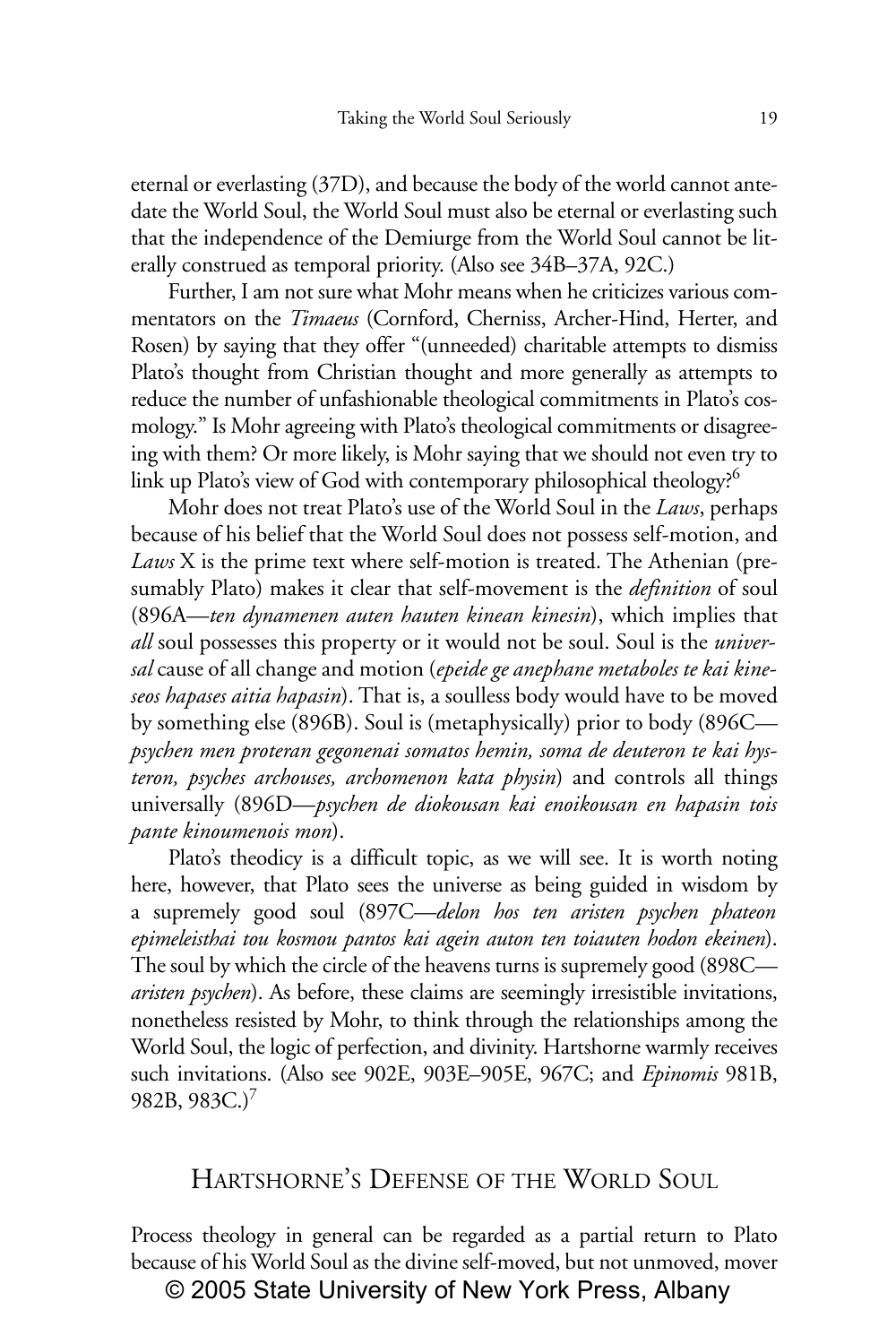of all other self-movers and as the soul aware of all things. To help explicate Hartshorne's views on the World Soul, three sorts of psyche (P) can be distinguished, all three of which can be found in Plato and Hartshorne in various ways under different labels. P1 is psyche at the microscopic level of cells, atomic particles, and the like, where contemporary physics has vindicated Plato's flirtation with panpsychism, as in the passages from the *Laws* cited in the previous section. (Although the Greeks did not know about cells or subatomic particles, they did speculate about nerves—*neura*. 8 ) The nightmare of determinism has faded as reality in its fundamental constituents itself seems to have at least a partially indeterminate character of self-motion. That is, the sum total of efficient causes from the past does not supply the sufficient cause to explain the behavior of the smallest units of becoming in the world. Plato was wiser than he knew; little did he know that in twentieth-century physics universal mechanism would give way to a cosmic dance.

P2 is psyche per se, psyche in the sense of feeling found in animals and human beings, whereby beings with central nervous systems feel as wholes just as their constituent parts prefigure feeling at a local level. And feeling *is* localized. Think of a knife stuck in the gut of any vertebrate or of sexual pleasure. P2 consists in taking these local feelings and collecting them so that an individual as a whole can feel what happens to its parts, even if the individual partially transcends the parts.

In the *Republic* (462C–D) Plato makes it clear (through the character Socrates) that if there is pain in one's finger (note, not the whole hand) the entire community (*pasa he koinonia*) of bodily connections is hurt; the organized unity of the individual is such that when one part is hurt there is a feeling of pain in the human being as a whole (*hole*) who has the pain in her finger.9

P3 is divine psyche. If I am not mistaken, Plato shares with Hartshorne the following four-term analogy: P1 : P2 :: P2 : P3. The universe is a society or an organism (a Platonic World Soul) of which one member (the Platonic Demiurge) is preeminent just as human beings or animals are societies of cells (or nerves) of which the mental part is preeminent.

Because animal individuals must, to maintain their integrity, adapt to their environments, mortality is implied. But if we imagine the World Soul we must not consider an environment external to deity but an internal one: the world body of the World Mind (the Demiurge) or the World Soul. This cosmic, divine animal has such an intimate relation to its body that it must also have ideal ways of perceiving and remembering its body such that it can identify the microindividuals (P2) it includes. We can only tell when cells in our toe have been burned by the fire; we cannot identify the microindividuals  $(P1)$  as such.<sup>10</sup>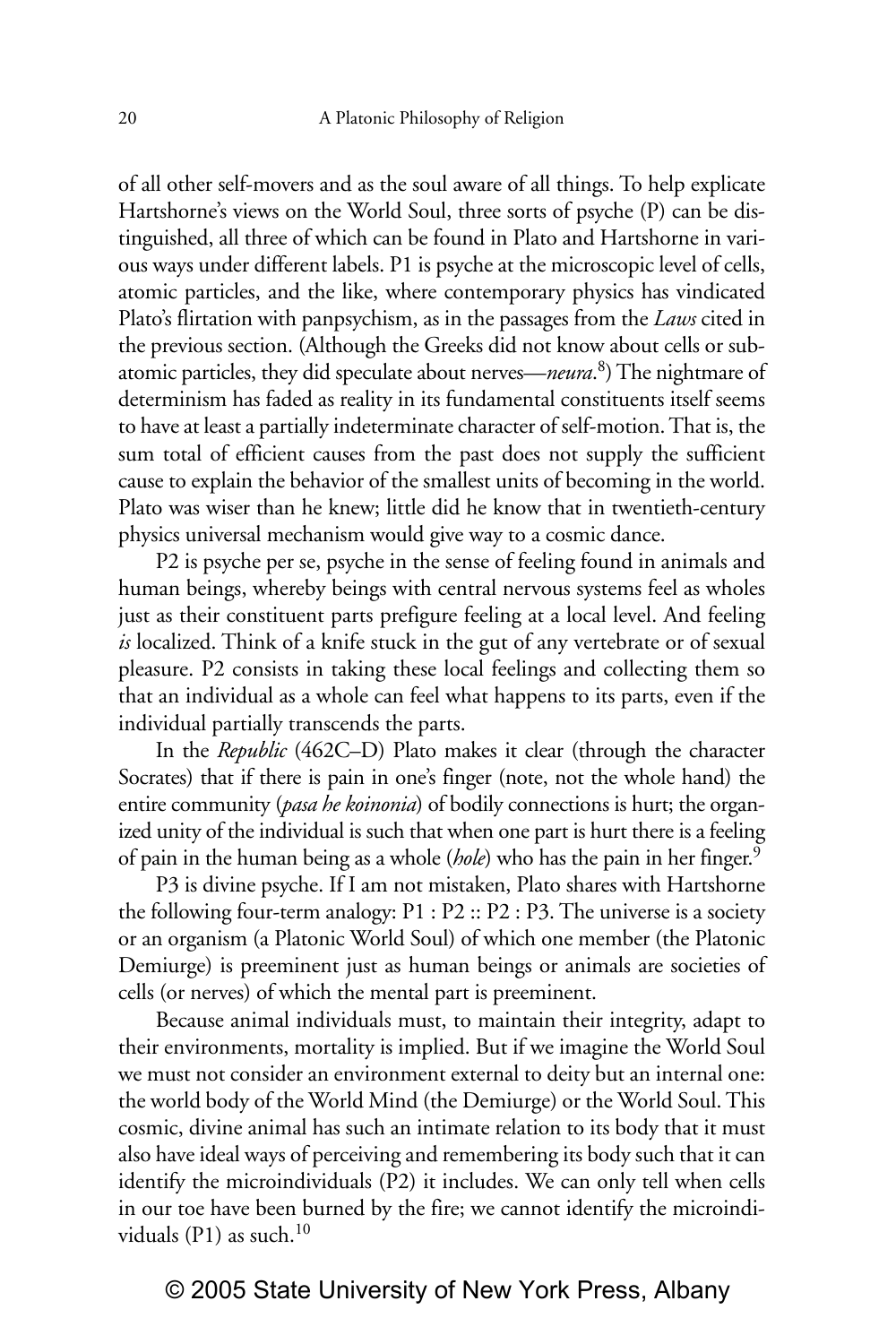It is true that there are several different plausible interpretations of the relationship between the Demiurge and the orderliness of the world. One such view is that the Demiurge is hampered by the inherent disorderliness in the realm of necessity (*anangke*) in the effort to conform the world or the contents of the receptacle to the ideal. Hartshorne does not so much reject this view as supplement it with the claim that the Demiurge is also impeded by a plurality of self-movers. The value of contrast and richness provided by "cosmic creativity" also provides the "recalcitrance of the material," just as there is the "familiar difficulty of eliciting harmony among a plurality of creatures each having its own freedom." Although the evidence from Plato is somewhat unclear as to how matter "could consist of multitudinous souls of extremely subhuman kinds," and as to how the order of the universe could be a static good forever (which Hartshorne thinks is impossible), he had at least a glimmering "that it was the multiplicity of souls that made absolute order impossible."11

On Hartshorne's view philosophers have often myopically focused on the Plato they could understand and ignored the Plato who was too profound for them. This is most evident with respect to Plato's panentheistic conception of the divine soul for the world. (*Panentheism* literally means that all is *in* God.) But Hartshorne has taken the World Soul as a clue for present philosophizing. For example, each new divine state harmonizes itself both with its predecessor and with the previous state of the cosmos. This is analogous to a human being harmonizing itself with its previous experience and bodily state, but with a decisive difference. The human being must hope that its internal environment and the external environment will continue to make it possible for it to survive, whereas God has no such problem in that there is no external environment for God.<sup>12</sup> But the differences between God and human beings (e.g., God knows the microindividuals included in the divine life, and God has no external environment) should not cloud the important similarities (e.g., the facts that self-change is integral to soul at all levels and that the soul-body analogy used to understand God does not preclude the person-person analogy, which links the divine person with human beings). The most important similarity lies in the fact that one's bodily cells are associated, at a given moment, with one as a conscious, supercellular singular, just as all lesser beings are associated with the society of singulars called "God."13 In a way, all talk about God short of univocity contains *some* negativity, in that God does not exist, know, love, and so on, as we do. With regard to the divine body, however, many theists have allowed this negativity to run wild.<sup>14</sup> Hartshorne's use of Plato is an attempt to remedy this imbalance.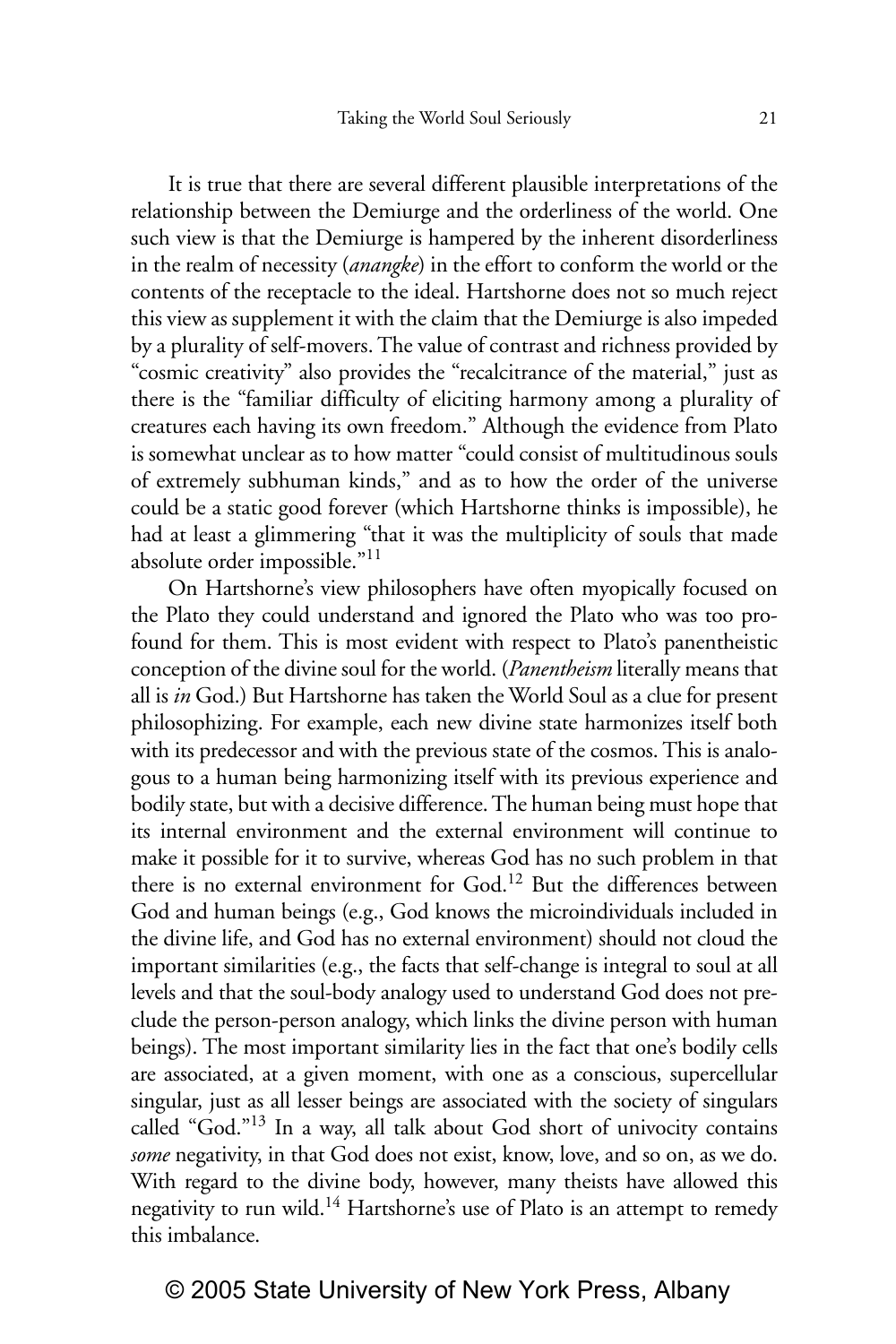Plato offered a "striking anticipation" of the doctrine of the compound individual, even if he ultimately fell short of the principle that individuality as such must be the compounding of organisms into organisms. But this is not surprising because cells were not yet discovered, even if "nerves" were.15 In the case of the divine individual, where all entities are experienced, there can be no envy of others in that they are internal to the divine goodness. Less completely are a human being's cells internal to the individual; for example, bone cells in one's arm are less internal and less fully possessed by the individual than are the brain cells. These conditions regarding divine inclusiveness also explain why the cosmos could not be held together and ordered by a malevolent God or by a plurality of gods (as hypothesized by Hume), in that these deities are always partly divided within or among themselves and are incapable of an objective grasp of the forms. The cosmos can be held together only by an all-sympathetic coordinator.<sup>16</sup>

Plato also came closer than any other philosopher to Hartshorne's notion that God is *whole* in "every categorical sense, all actuality in one individual actuality, and all possibility in one individual potentiality," albeit tempered by Hartshorne's own understanding of the potentiality inherent in God, somewhat different from that found in Whitehead's view. And because of this wholeness God is not an organism of a loose kind who must await the light years it takes for cosmic interactions to take place because these interactions are all internal to the divine "ideal animal" itself.<sup>17</sup>

One of the reasons why Hartshorne thinks of Plato as among the "wisest and best" of theologians is that he thinks Plato may have realized that the Demiurge *is* the World Soul in abstraction; that is, the Demiurge is that part of the World Soul that is forever engaged in realizing eternal or everlasting ideals. (It must be admitted, however, that here more than elsewhere Hartshorne is interpreting Plato rather loosely for the purpose of present philosophizing. The connection he draws between the Demiurge and the World Soul is much closer than anything stated explicitly in the *Timaeus*.) This process of realization is what Plato means in the *Timaeus* by the "moving image of eternity." Hartshorne's tempting way of reading Plato alleges that God, utilizing partly self-created creatures, "creates its own forever unfinished actualization." Thus, God is aware of both us and other noncosmic animals and the lesser souls, on the one hand, and eternal ideals, on the other. Even though God is the "individual integrity" of the world, which is otherwise a concatenation of myriad parts, Hartshorne's view is easily made compatible with the claim that God does not survey all events in the future with strict omniscience.<sup>18</sup>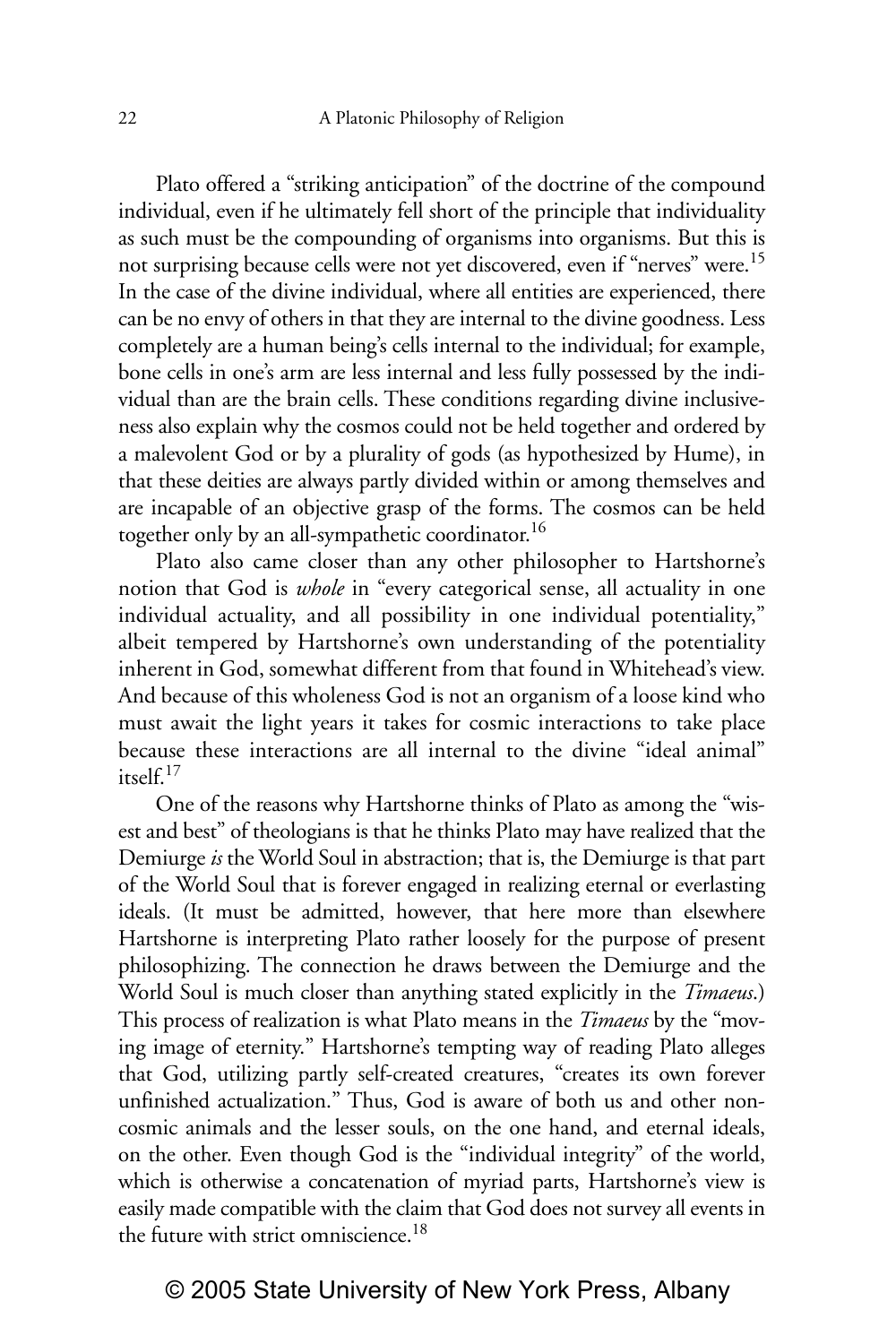Belief in a World Soul as the divine animal is connected with a belief in a world body, which is superior to our bodies because there is nothing internal to it (e.g., cancer cells) that could threaten its continued existence, even if the divine body happens to be spatially finite. Further, our bodies are fragmentary, as in a human infant's coming into the world as a secondary being expressing its feelings upon a system that already has a basic order in its cells; whereas the divine body does not begin to exist on a foundation otherwise established. When an animal dies, its individual lifestyle no longer controls its members, yet the result is not chaos but "simply a return to the more pervasive types of order expressive of the cosmic mind-body." The World Soul is aware of the divine body and can vicariously suffer with its suffering members, but it cannot suffer in the sense of ceasing to exist due to an alien force. "An individual can influence it, none can threaten it." Not even brain death can threaten it because the soul-body analogy cannot be pushed to the point where a divine brain is posited. As before, the contrast between the brain and a less essential bodily part only makes sense because an animal has an external environment. Consider again that the divine body does not need limbs to move about, for it is its own place: "space being merely the order among its parts." It does not need a digestive system or lungs to take in food or air from without in that there is no "without." So it is with all organs outside the central nervous system, which, as we know but Plato did not, is the organ that adapts "internal activities to external stimuli," a function that is not needed in the inclusive organism. The prime function of the divine body is to furnish the World Soul with awareness of, and power over, its bodily members. So although there is no special part of the cosmos recognizable as a nervous system, every individual becomes, *as it were*, a brain cell directly communicating to the World Soul and likewise receiving influences from divine feeling or thought.<sup>19</sup>

## SOLMSEN AND PLATO'S THEOLOGY

Hartshorne's favorable treatment of the World Soul is both an attempt to make intelligible to modern readers some rather difficult texts in Plato on the World Soul and an attempt (largely successful, I think) to suggest why belief in a World Soul is superior to disbelief in God, belief in pantheism, or belief in God as a strictly transcendent, supernatural, purely eternal, unmoved mover. Solmsen's project, which supplements Hartshorne's, is to concentrate on Plato, to locate the World Soul within the context of Plato's theology as it developed throughout his career.<sup>20</sup> I would like to show why Solmsen's work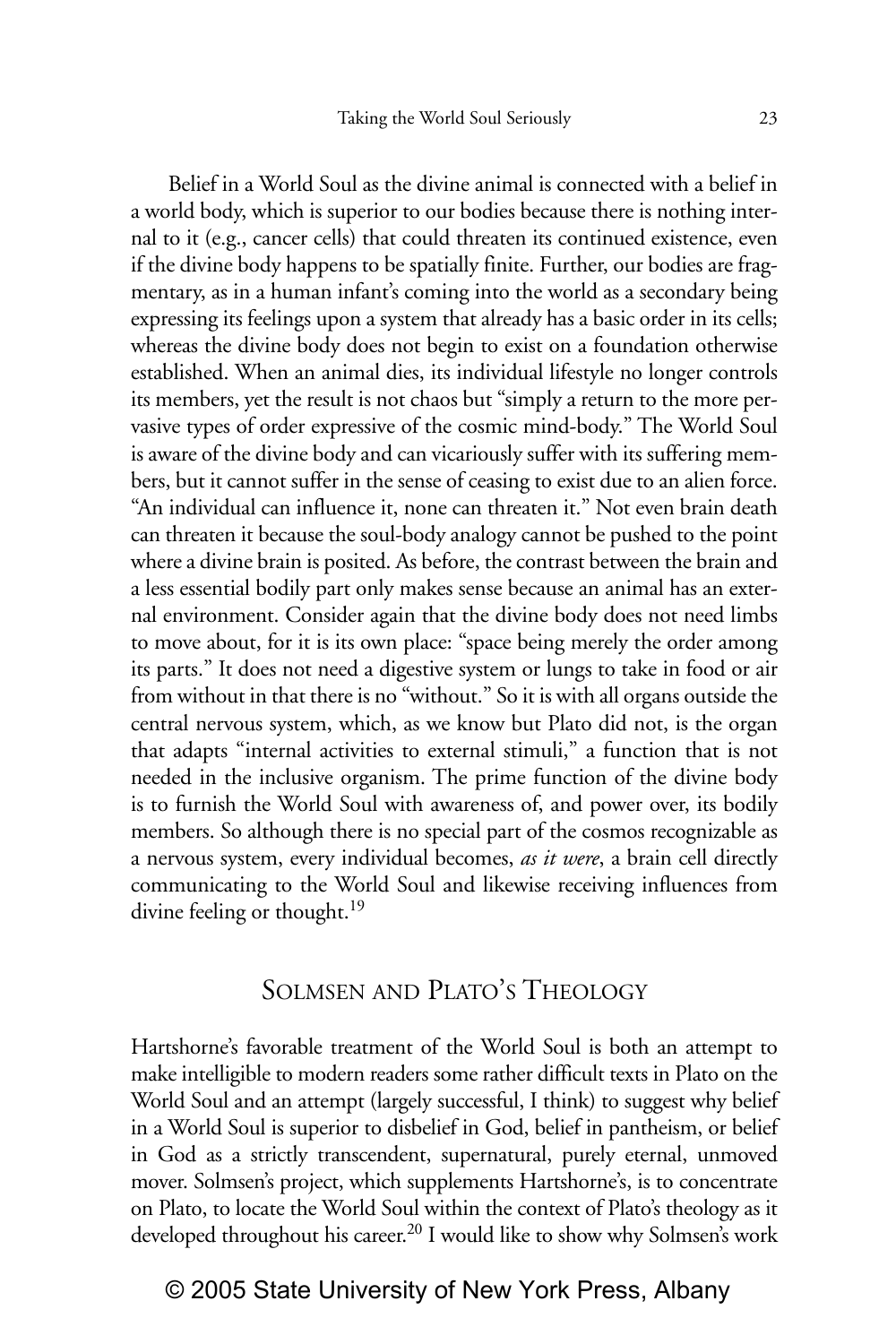is one of the best on Plato's thoughts on God to date. That is, Solmsen is able to show why the World Soul is a central element in Plato's theology, something that is not done by most subsequent commentators on Plato.

Solmsen makes it clear that the background to Plato's theology is provided by a traditional view of civic religion whereby piety of a nonpolitical sort or a purely secular patriotism would have been contradictions in terms. The destruction of the old religion had both a positive and a negative effect: it both made it possible for a more sophisticated, intellectual conception of God, and it opened the door to atheism. Plato meant to close this door and to elevate religious discourse. This elevation would, given Plato's lifelong interest in politics, have to be able to establish some sort of rapprochement with civic religion even if the primitive identification of the interests of the polis with a particular deity would have to be dropped. Further, this elevation would have to continue the pioneering work of the Pre-Socratics, whose objective was to connect the deity (or deities) to cosmic processes in nature, a connection that very often led to belief in the World Soul.

Solmsen details how Xenophanes and Aeschylus partially prepared the way for Plato by indicating that God (Plato's Demiurge) was a mind who acted without physical effort; Euripides at times thought of God in cosmic terms; Anaxagoras and Diogenes of Apollonia dealt with an intelligent organizer of the world—anything that serves its purpose well as a bodily organ cannot be the work of luck (*tyche*). This groping for a cosmic deity as opposed to a political one was characteristic of several Pre-Socratic thinkers. A philosophical "science" was taking over the lead in the search for a new divine principle. This concept of God as cosmic was not threatened by political upheaval, and hence philosophy of nature was the chief potential source for new religious beliefs. Plato criticized the traditional gods in the construction of the Republic so as to make room for the World Soul/Demiurge in the *Timaeus*, as the beginning of this latter dialogue indicates.<sup>21</sup>

Other scholars indicate how in Empedocles the cosmic sphere was given a divine status and how Thales, Anaximenes, and the Pythagoreans believed in a World Soul. Further, there is a contrast between human learning of many things (*polymathia*), on the one hand, and the divine wisdom of the World Soul, on the other, a wisdom that is found in several forms in Heraclitus: *hen to sophon*, universal logos, cosmic *gnome*, and *kyberman panta*. The very idea of a cosmos leads to a belief in the cosmic God, the contemplation of which largely constitutes human wisdom; we are constituents of cosmic order. Heraclitus sometimes personified the cosmic principle as Zeus and at other times viewed it as a rarefied, all-pervading presence, like ether, a view that was later made famous by the Stoics.<sup>22</sup>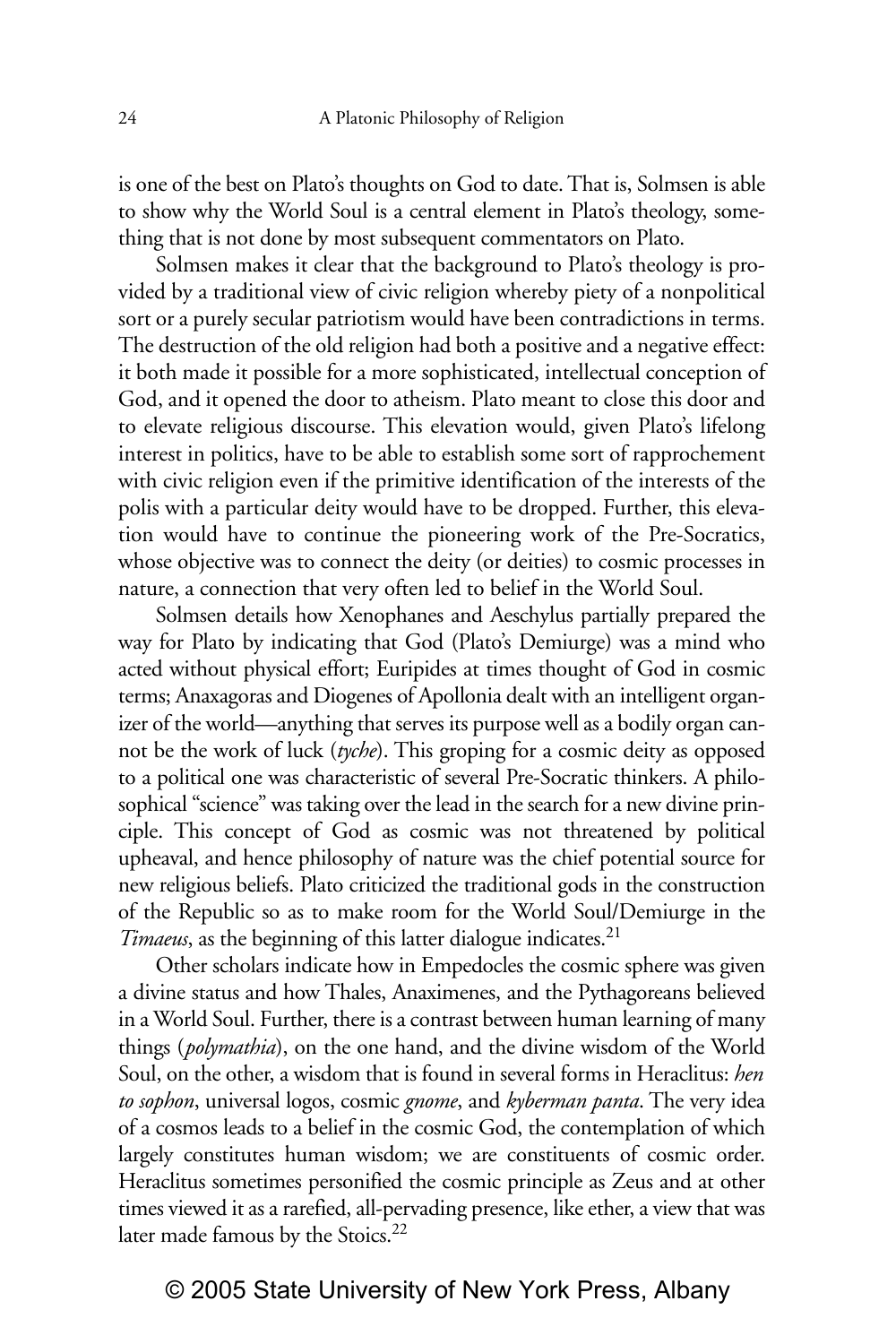In fact, according to Plutarch, all of the ancient philosophers, except Aristotle and the atomists, believed that the world was informed with a divine animal soul!<sup>23</sup> This is a claim that, even if an exaggeration, nonetheless shows how comfortable the ancients were with the World Soul, a comfort matched by modern discomfort.

Plato's attempt to reform religion is initially seen in the effort to define piety (*eusebeia*) in the *Euthyphro*, a reform that is intensified in the *Republic*. One practical result of this reform was a confrontation with the theodicy problem, which is resolved by Plato by noticing the limits of divine power (limits that are perfect in their own way in that they allow creatures selfmotion) and the purity of divine goodness. Nonetheless in the *Republic* the gods (Plato often wavers between the singular and the plural, as we have seen) seem to occupy a plane below the highest. The gods are not inconsistent with the forms in the *Republic*, but their relation is not made clear in this work. Solmsen's tempting way of putting the problem is in the following Aristotelian terms: the forms provide, of course, the formal cause of goodness in the world, yet goodness will never be concretely produced in the world unless there is an efficient (divine) cause, an efficient cause made explicit in later dialogues in divine dipolarity (World Soul/Demiurge). $^{24}$ 

Further, the *Sophist* exhibits a theory of forms where the stiffness and isolation of the forms are abandoned in favor of dynamic power, as we will see. The preparation for this dynamism is found in the *Phaedrus*'s principle of psyche as self-motion, a principle that makes it possible for the World Soul to be an organic whole, such that neither materialism nor the theory of forms contains the full truth about reality. (F. M. Cornford, contra Mohr, emphasizes that the World Soul as a *zoon* must be self-moved if only because it was a commonplace in antiquity that animals were self-moved.)<sup>25</sup> However, Plato is quite willing, as we have seen, to "materialize" the whole by admitting divine embodiment. While the first part of the *Theaetetus* makes us aware of the dangers of absolutizing movement, these dangers are not necessary if one keeps *dynamis* regulated by form and if one realizes that the dynamic whole is an orderly one, a cosmos. What is to be noted is that almost every one of the late dialogues makes some contribution to the theory of movement, not least of which is the *Timaeus*, where the World Soul is seen as the source of movement,<sup>26</sup> and the *Laws*, where there is an elaborate classification of movements.27

Mind (*nous*) contemplates the forms, which are, "in themselves," eternal and immutable abstractions. Hence mind (i.e., the Demiurge) "by itself" lacks the right kind of contact to link up with life and flux. Only soul can do that because soul both animates what would otherwise be the dead body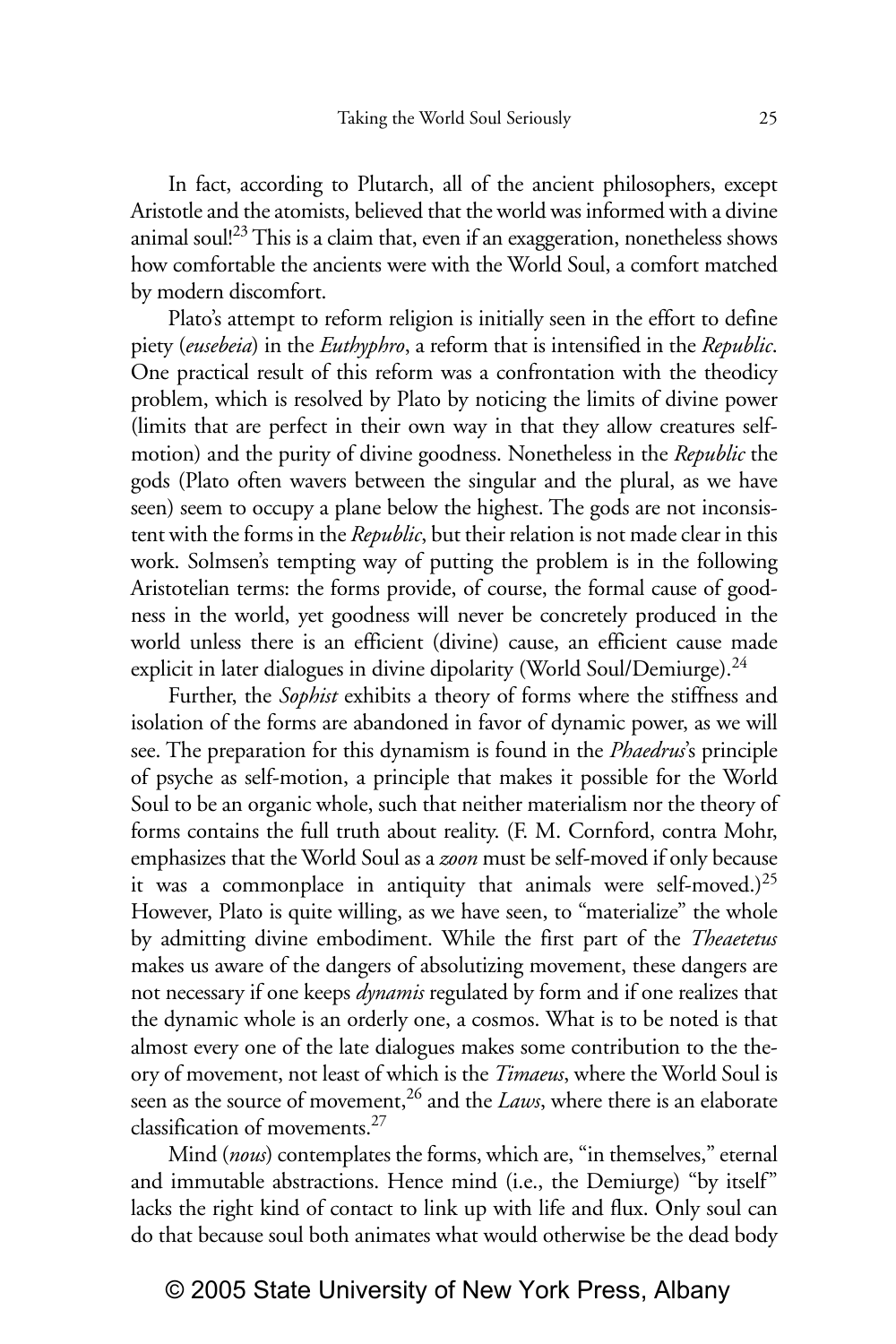of the world and has, through its mental functioning, communion with the forms.

Perhaps the most insightful commentator on the "amphibious" nature of soul is J. N. Findlay.<sup>28</sup> The World Soul has its feet in both the eidetic and the instantial camps, it is not merely a "link" between these regions; it is a living channel. The eidetic mind works only by way of the World Soul in which it is instantiated. The timeless mind is an "elder" God, in a way, but for Findlay the World Soul fulfills all of the tasks that could be demanded of God, as detailed by Hartshorne in his many writings.

Findlay is also instructive regarding the World Soul in Plotinus, a consideration of which will help us to better understand Plato's view. Here the World Soul is an unquiet faculty (as in Hartshorne's claim that it receives influence from *all* creatures), like Martha busy over many things (*polypragmon*—III.vii.2), in contrast to The One. Hartshorne supplements Findlay's insights. The Greeks—Plato, Aristotle, and Epicurus among them—realized that any possible world must involve a multiplicity of individuals, each making their own decisions. Hence there is an aspect of real chance in what happens. Unfortunately, this notion of chance was not sufficiently synthesized by Plato with the (materialistic) atomism of Leucippus and Democritus or with the "swerve" of atoms (i.e., the tychism) found in Epicurus. It is perhaps this failure that accounts for the monopolarity of the Neoplatonists in their interpretation of Plato, as we will see. In a way, Plotinus reaffirms Plato's "three aspects of the ultimate" in the *Timaeus*: the forms (especially the form of the good), the Demiurge, and the World Soul. These appear in Plotinus, respectively, as The One, Intellect (*nous*), and the Plotinian World Soul.

But Plotinus has a (necessitarian) logical principle for the progression from The One to the World Soul. Plotinus' ontolatry (i.e., his worship of being) differs from Plato's belief in a World Soul because the self-motion of soul in Plato is replaced in Plotinus by a conception of soul with a merely "accidental and superficial motility," a motility derived in an Aristotelian way from body rather than from the soul's own nature. Plotinus at least enhanced Plato's aesthetic argument for God, and he rightly viewed Plato's forms as essentially "objects-for-Nous," but for the most part his monopolarity (i.e., his worship of eminent being to the exclusion of eminent becoming) detracted from an appreciation of Plato's greatest insights regarding the World Soul. Hartshorne finds it "comic" to watch Plotinus trying to prove that without unity and simplicity we cannot understand the multiple and complex. This is correct, but it is equally correct that without plurality, contrast, and complexity there is "no unity, beauty, goodness, value, or reality."<sup>29</sup>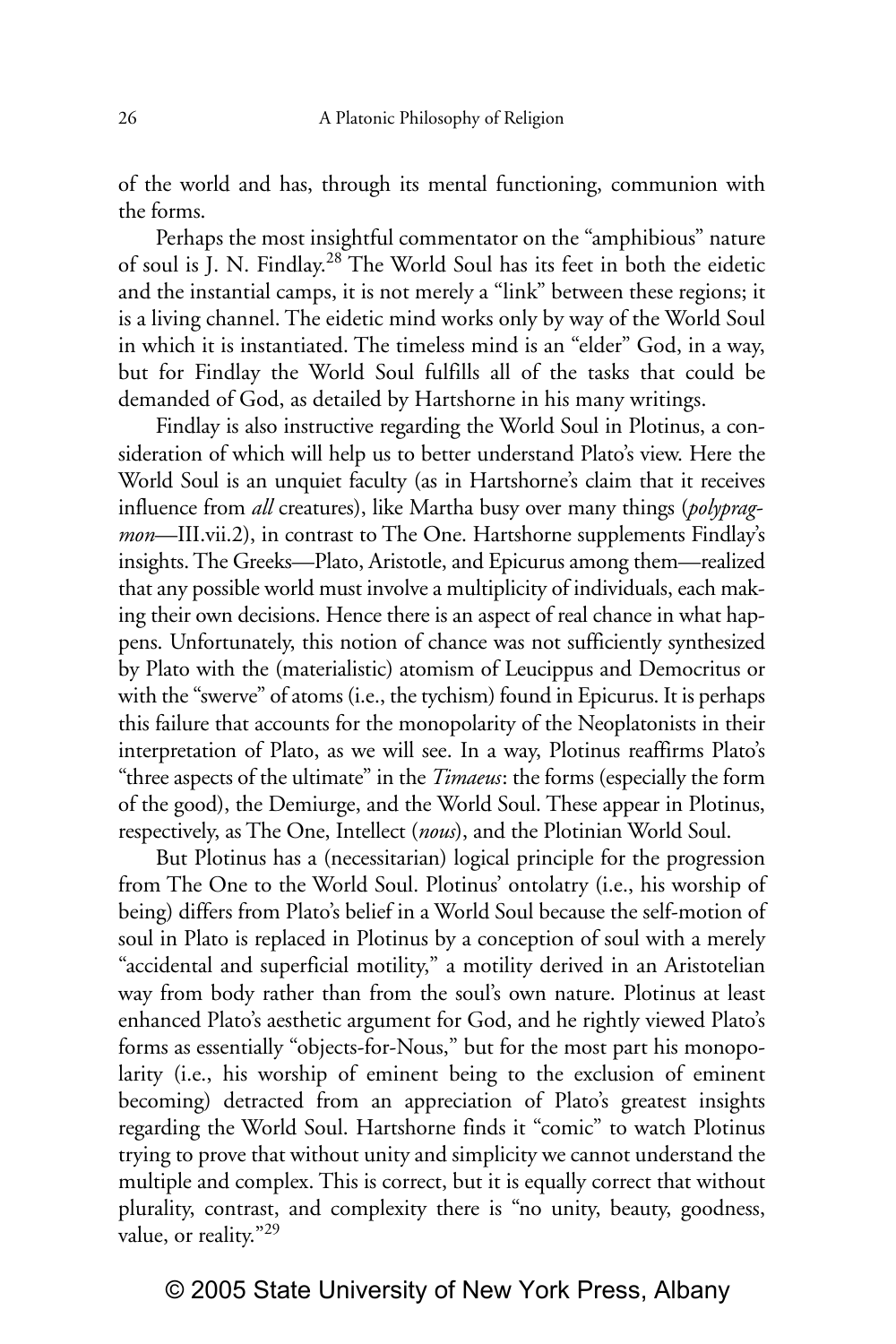At once Plato's concept of 'soul' preserves the best in the Orphic, Pythagorean, and mystery religion traditions regarding soul; it makes the soul the locus of political virtue; it allows soul to be used to explain the cosmos in religious terms; and, in fact, as we have seen, it even makes mind the auxiliary of soul. The supreme soul, the World Soul, is Plato's attempt to connect the world of flux with that of sameness into an integrated theory of reality. Hence the function of God in the *Timaeus* is not so much to impart life to the universe as to make its life as excellent as possible. The philosophical contemplation of the beauty of the universe (through astronomy and music, where apparently discordant elements are brought into harmony) makes the human soul at least akin to, if not homogeneous with, the Soul of the cosmos.<sup>30</sup>

Two noted scholars whom I do not find helpful in the understanding of the World Soul are P. E. More, who wavered as to whether or not the World Soul was a God, and Gregory Vlastos, who, when the question was asked, "Why does the cosmos have a soul?" responded by saying that the form of a living creature has a soul. In effect, if I understand Vlastos correctly, the main reason why Plato talked about the World Soul was to have a model for the Demiurge to create other (presumably human) souls. But this interpretation fails to take Plato's religiosity seriously, for it implies that the telos of the World Soul is to contribute to us; it is to commit the theological error of putting the human above the divine. I seriously doubt if Plato would have wanted this.<sup>31</sup>

God (the supreme psyche with supreme *nous*) confronts the elements of the world that remain discordant with persuasion (*peitho*), not force (*bia*). But God still has power (*kratos*), specifically the immense power to persuade the world by offering it a model of perfection. Although Solmsen is hesitant to literally identify the Demiurge with the World Soul on the evidence of the *Timaeus*, he is willing to see the two as aspects of one God that deal with separate functions: the World Soul with movement and life and the Demiurge with order, design, and rationality. In the *Laws*, however, such an identification is legitimate. As we have seen, in the *Laws* mind presupposes a living soul, even if mind itself is eternal or everlasting (and even if the Demiurge is mythically depicted as prior to the World Soul in the *Timaeus*).32

Solmsen reinforces Hartshorne's notion of a personal deity: once Plato's doctrine of a cosmic soul had taken shape not only did it succeed in "respiritualizing" nature, but it also transformed the indirect relation between the individual and God into a direct and hence personal relationship. The ardor that this relationship fosters constitutes Platonic piety, which, as at the end of the *Euthyphro*, is a type of service (Hartshorne would say contribution) to  $God.<sup>33</sup>$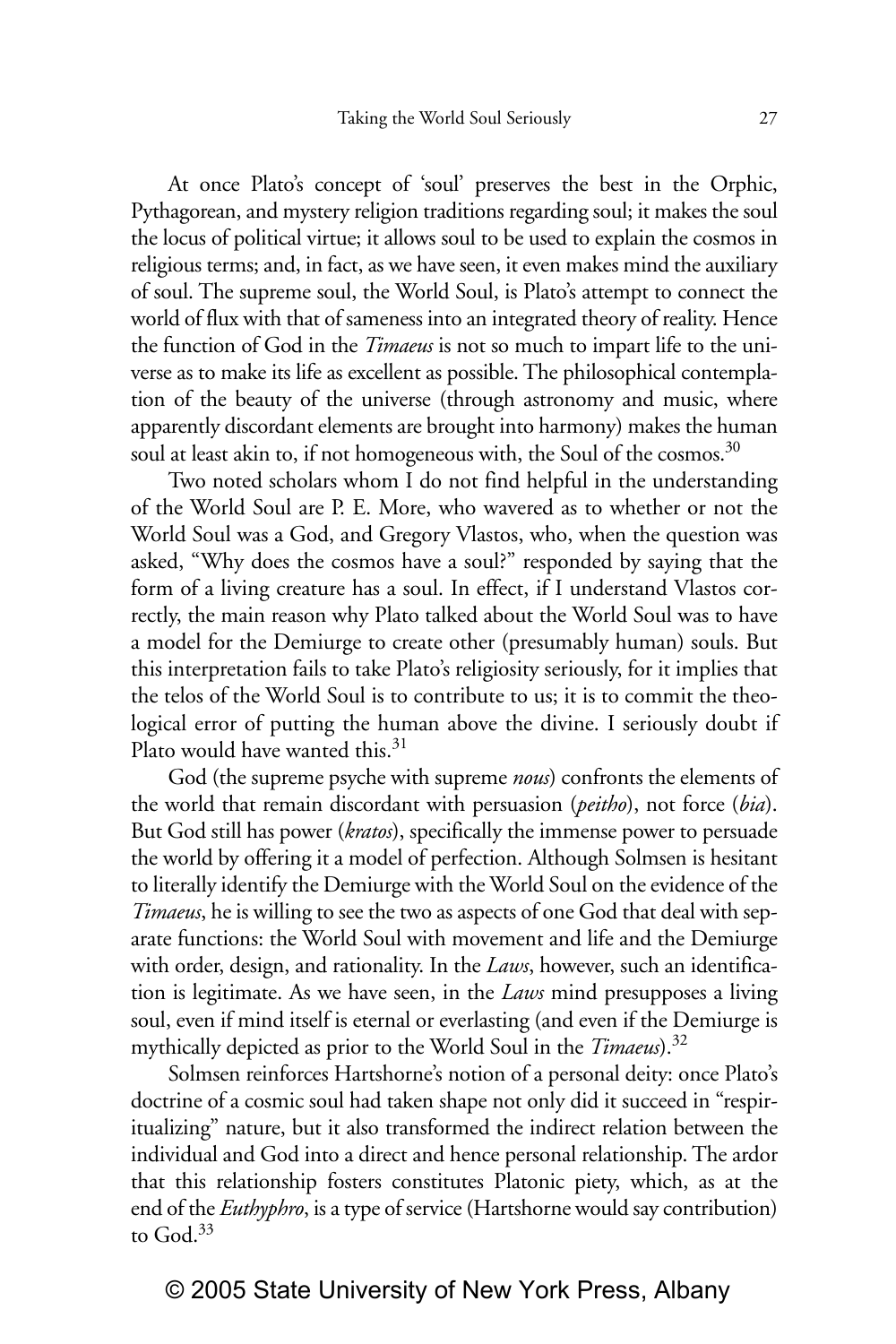Paul Friedlander sees this respiritualization of law, art, and nature as the central task of Plato's life. Hence Plato can be said to metaphorically return to Thales' notion that all things are full of gods. Friedlander is also instructive regarding the similarity between the individual and God, for example, in the *Gorgias* (505E). Plato indicates not only that there is a soul for the cosmos but also that there is something like a cosmos or wholeness for the individual soul. That is, the best humans reflect the World Soul in that their common principle is the good (*agathon*). If the world is, as Friedlander notes many contemporary thinkers believe, a mere machine, then the appearance of a leaf or a caterpillar would be "miraculous."<sup>34</sup>

It should not surprise us that in *Laws* X the argument against atheism is described as a prelude (*prooimion*) for the whole body of laws. Religion is the basis of Plato's city here and plays a much more significant role than it did in the *Republic*. It was actually his aim to refute three types of atheism: the denial of God altogether; the belief that divinity does not care for us; and the claim that God can be bought off with sacrifices, and so on. Plato's refutation is in terms of his own theological tenets, including belief in the divine animal. The World Soul in the Laws at times surfaces not as an individual entity (as in the *Timaeus*) but as a generic principle, as some of the texts treated above indicate. Soul does not, however, manifest itself with equal distinctness in every phase of the cosmos; it is in some way intensified in animals, especially in human animals and in the divine animal. But the *constancy* of the world's organic functioning as due to the World Soul is emphasized by Hans-Georg Gadamer, who notices that an animal, even a divine animal, differs from a plant because it can relay back to itself all the stimulations of sense experience. That is, the World Soul integrates the scattered multiplicity of the bodily, an integration that is similar to that found in Anaxagoras and Xenocrates. Gadamer is also helpful in the defense of Hartshorne's version of Platonic theodicy in that the second "bad" World Soul of the *Laws* cannot be taken literally; a second "World" Soul would entail a third to unify the first two into a cosmos, and so on.<sup>35</sup>

As before, the Aristotelian conception of a self-sufficient God who contemplates only itself is entirely alien to Plato. God's *telos*, if there is such, is the best possible harmony for the sum of things: the parts are for the whole, but the whole only flourishes with healthy parts. God is like the good physician who does not give attention to a single, isolated organ, but rather to the body of the world as a whole. Although it would be rash to suggest that Plato felt himself in his later years more at home in the cosmos than in the polis, it must be admitted that he prepared the way (say by his attraction to panpsychism in the *Laws*) for Hellenistic escape from politics into the life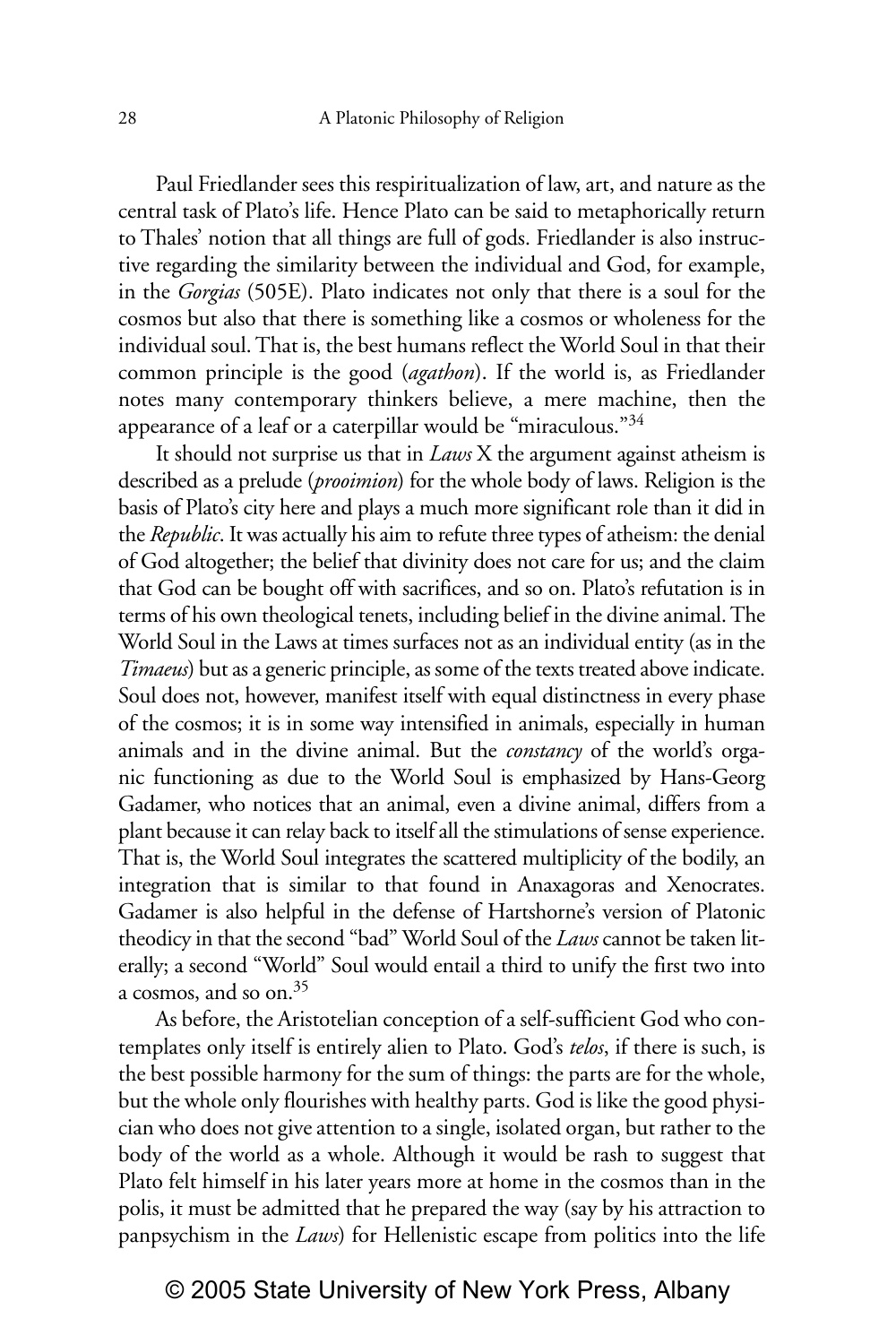of the cosmos.<sup>36</sup> Further, the cosmic scope of the World Soul is, in many ways, a return to the Great Mother tradition in religion that existed before the bifurcation between Father Sky God and Mother Earth Goddess, a bifurcation that gradually tilted heavily toward Father Sky God, out of which Yahweh grew, as Jurgen Moltmann argues.<sup>37</sup>

Solmsen is quite explicit that the "concept of a divine World Soul as the fountain of movements and as the intelligent power controlling the world of Becoming is the cornerstone of the whole new system," a theological system based on physics. Before individual or political experience can be understood, the validity of religion itself has to be understood on cosmic grounds. This understanding makes it possible to consider oneself more of a "citizen of the Universe" than a citizen of any mere political community. Law in a polis is indeed important, but only if it is seen against a larger background, specifically the theological background of the *Timaeus* and *Laws*, which were attempts to stem the process of disintegration in Greek culture that had been in existence for almost a century.<sup>38</sup>

Here we should note that A. E. Taylor is instructive in his belief that the World Soul (God) is far more important in the *Timaeus* than in the *Republic* largely because the World Soul is a key part of a new cosmology without matter (an indirect way of saying that Plato was a panpsychist). Taylor also indicates that the language of God (here the Demiurge) putting soul into the body of the world is obviously not to be taken literally. God (*ariste psyche*) is transcendent and immanent (i.e., dipolar), with the former making it difficult to call Plato's God pantheistic and the latter making it difficult to limit God in an Aristotelian, Thomistic, monopolar way. It is no surprise that Taylor uses Whitehead to criticize monopolarity, as in his criticism of viewing soul at whatever level as "substance."<sup>39</sup>

Plato never abandoned his theory of forms, but the World Soul takes over functions previously fulfilled by the forms. For example, knowledge (*episteme*) and craftsmanship (*techne*) are elevated to positions of great dignity because they either have affinity to soul or are skills that soul itself can attain. God extends control over the region of becoming due to the fact that reason, regularity, order, and form are not limited to the sphere of being (*ta onta*) but can be used by God as values in the harmonization of the world.<sup>40</sup>

#### THE LEGACY OF THE WORLD SOUL

It is sad that Plato's thoughts on God have been obscured in the history of Platon*ism*. He was the last Greek to discuss God in a context of a political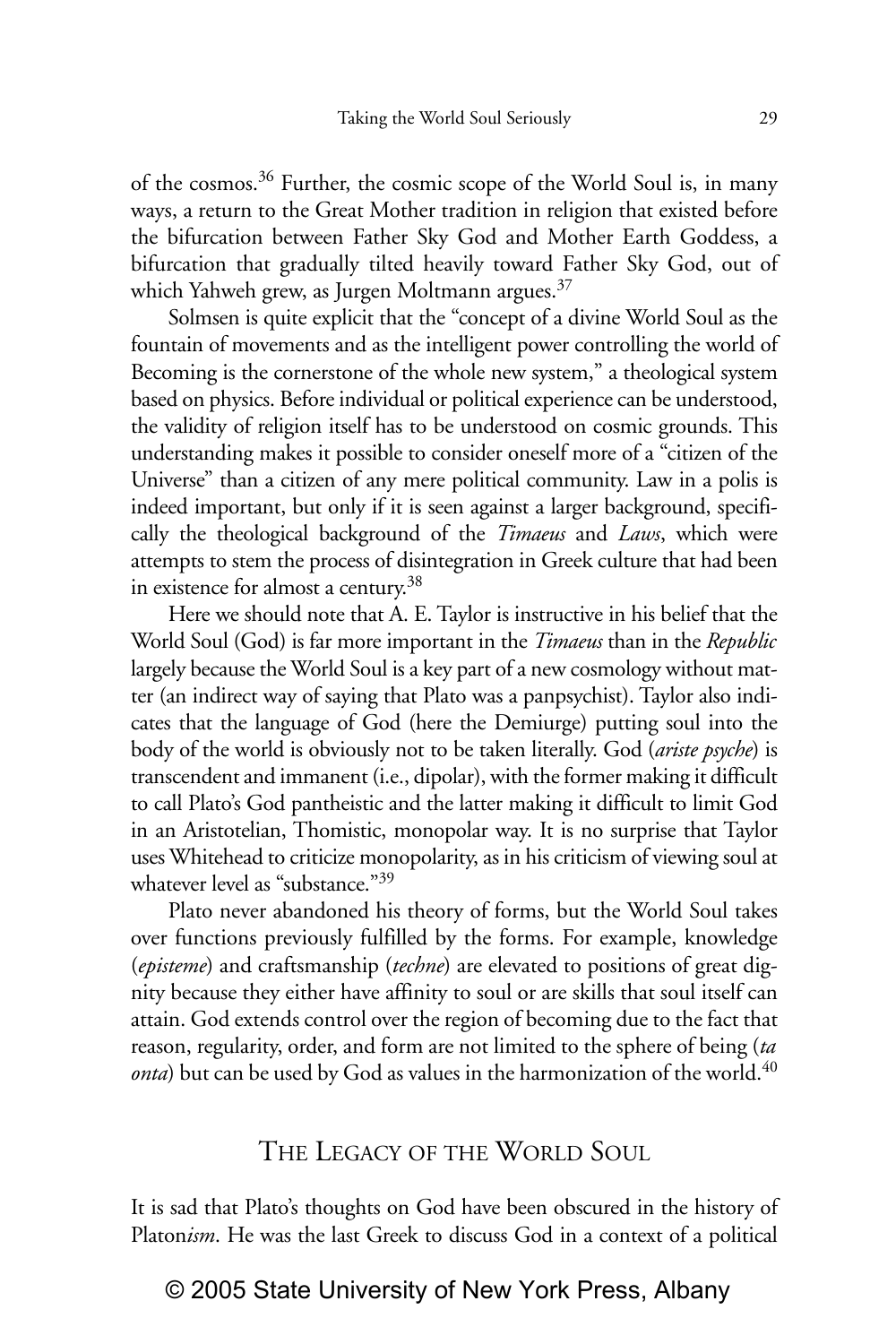system, and after his death ancient theistic philosophers went in one of two directions: Aristotle moved toward a conception of divinity as transcendent, and the Stoics moved toward pantheism, leaving no one, as it were, to guard the Platonic fort. Solmsen seems to agree with Hartshorne that Christianity has largely followed the Aristotelian move, albeit designated at times as "Platonic," by relying almost exclusively on Plato's form of the good.

The possibility of a genuinely Platonic type of Christianity, wherein the World Soul is taken seriously, is evidenced in Origen. He was a Christian theist who avoided both impersonal pantheism and the view of God as supernatural (cosmological dualism). To briefly sample some of Origen's thoughts in this regard, consider his citation of a question from Jeremiah (23:24), "Do not I fill heaven and earth?, says the Lord," and his use of a famous passage from I Corinthians (12:12), "The body is one and has many members, but all the members, many though they are, are one body, and so it is with Christ." Christ is identified by Origen with an omnipresent logos, with the agape that binds all things together, with the soul for the body of the world.

Or again, Origen is clear that our one body (*corpus nostrum unum*) is composed of many members (*multis membris*) that are held together by one soul (*una anima*). Likewise, the universe is an immense animal of many members that are held together by God (*ita et universum mundum velut animal quoddam immensum atque immane opinandum puto, quod quasi ab una anima virtute Dei*). *Immensum* here entails something vast: the fact that God brings together the world within the boundaries of the divine body. $41$ 

Perhaps Christians and other theists in the Abrahamic religions should be more sympathetic to the World Soul than they have been to date. If we start with the microcosm, we can then easily understand how cells are brought within the order of our "mesocosmic" bodies. But such an understanding was not always easy. It was not until the early nineteenth century that cell theory took coherent form in the work of Bichat, Muller, Schleiden, Schwann, and Pasteur, work that still has not been assimilated into philosophical theology. It is at least plausible to move to the other side of the mesocosm, where we can see ourselves as parts of a macrocosmic whole.

It must be admitted that Solmsen and Hartshorne, despite the fact that they mutually reinforce each other in the effort to make belief in the World Soul plausible, engage in two quite different types of scholarship. Solmsen is much more interested than Hartshorne in justifying his claims on the basis of evidence from the Platonic texts themselves, but this should not lead us to assume that he was a naive positivist in that he certainly brings his own theoretical baggage to those texts. And Hartshorne is much more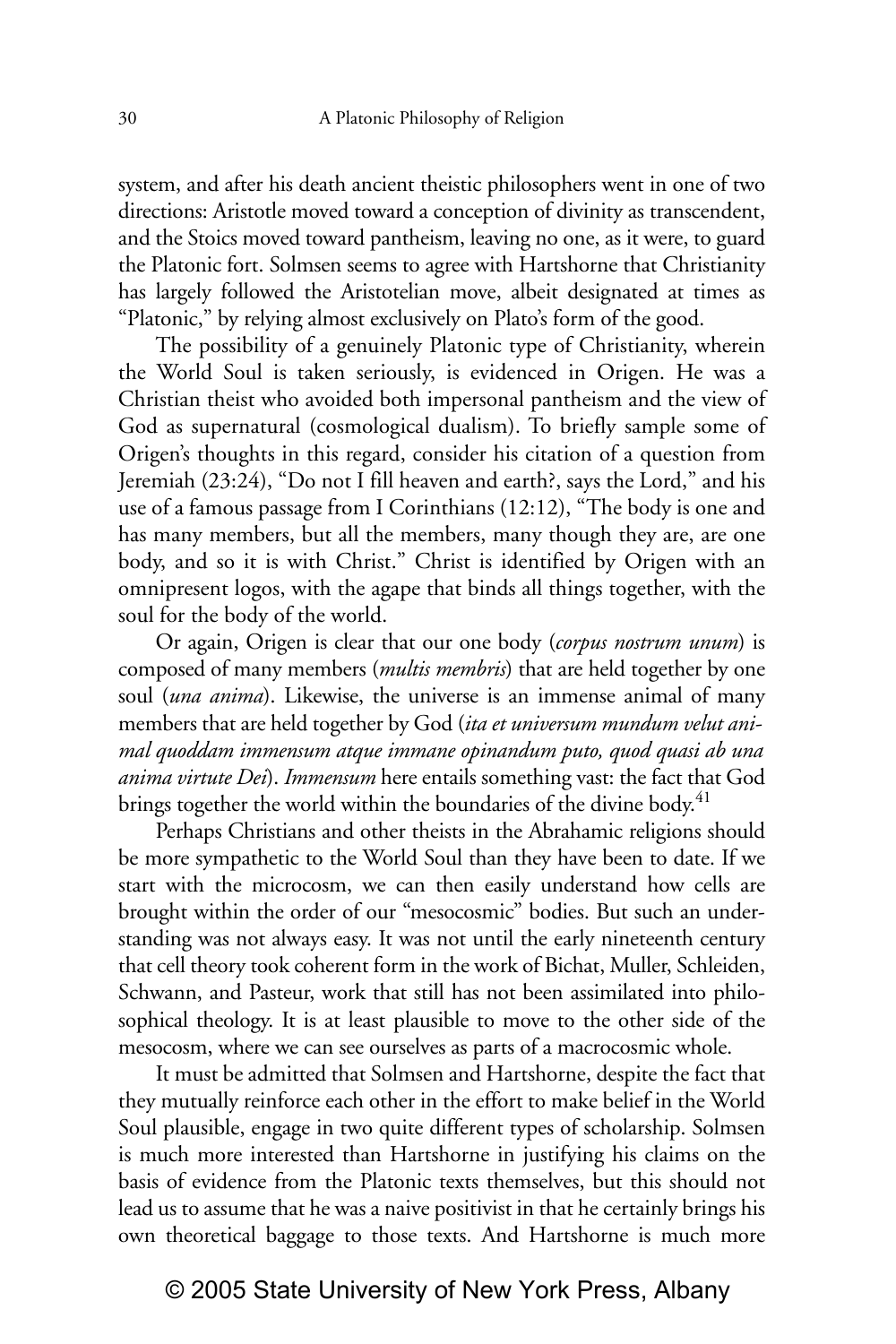interested than Solmsen in doing intellectual work with Plato in the effort to respond to issues in contemporary philosophy of religion, but this should not lead us to assume that Hartshorne is indifferent to the integrity of Plato's texts. Nor is Hartshorne's approach imperialistic in the sense of his wishing to crowd out other interpretations of Plato. Rather, it is *because* he has, in fact, read Plato carefully that he thinks it is appropriate for other scholars to at least take the World Soul seriously as an intellectually respectable position rather than as a piece of antiquarian lore.

Talk about the divine body is not merely a consequence of the use of the soul-body analogy to understand God; it is also logically entailed in Plato's metaphysics, as Hartshorne argues. Hartshorne has often claimed (contra Kant and others) that there are necessary truths concerning existence (e.g., "Something exists"). The absurdity of claiming that "there might have been (absolutely) nothing" is derived from Plato himself, who, when he commits parricide on father Parmenides in the *Sophist* (241–42), only admits the existence of relative nonbeing or otherness, not the existence of absolutely nothing, which would be a logical contradiction in that *it* would then be something. Hartshorne agrees with Plato that all determination is negation, but this inescapable element of negation is precisely Plato's form of otherness or relative nonbeing. The statement *Nothing exists* could not conceivably be verified. That is, a completely restrictive or wholly negative statement is not a conceivable yet unrealized fact but an impossibility. Particular bodies can pass out of existence (or better, pass into another sort of existence), but the divine body of the universe has no alternative but to exist.  $42$ 

My hope is that by taking the World Soul seriously we might (1) eliminate the oddness of this doctrine as it is conceived by many, Mohr among them; (2) make better sense than most commentators (Solmsen excluded) of the movement of Plato's theology in the later dialogues; and (3) learn how to use Plato to respond to several important issues in contemporary philosophy of religion. That is, paradoxical as it may sound, Plato's theology is at once archaic (in that it is an attempt to preserve the best in civic religion, the Great Mother tradition, the mystery cults, and Pre-Socratic religiosity) and future oriented.<sup>43</sup> It is future oriented both because it points toward Hellenistic, cosmic religion and because it provides important clues to show us how to solve some of the unnecessary problems regarding theodicy that have plagued theism for centuries. Plato's theology can also enable us to bridge contemporary philosophical concern for ecology with philosophy of religion but without an appeal to pantheism.

I would like to conclude this chapter with a few remarks on pain that bear on a Platonic theodicy, in particular. The experience of pain in the finger is